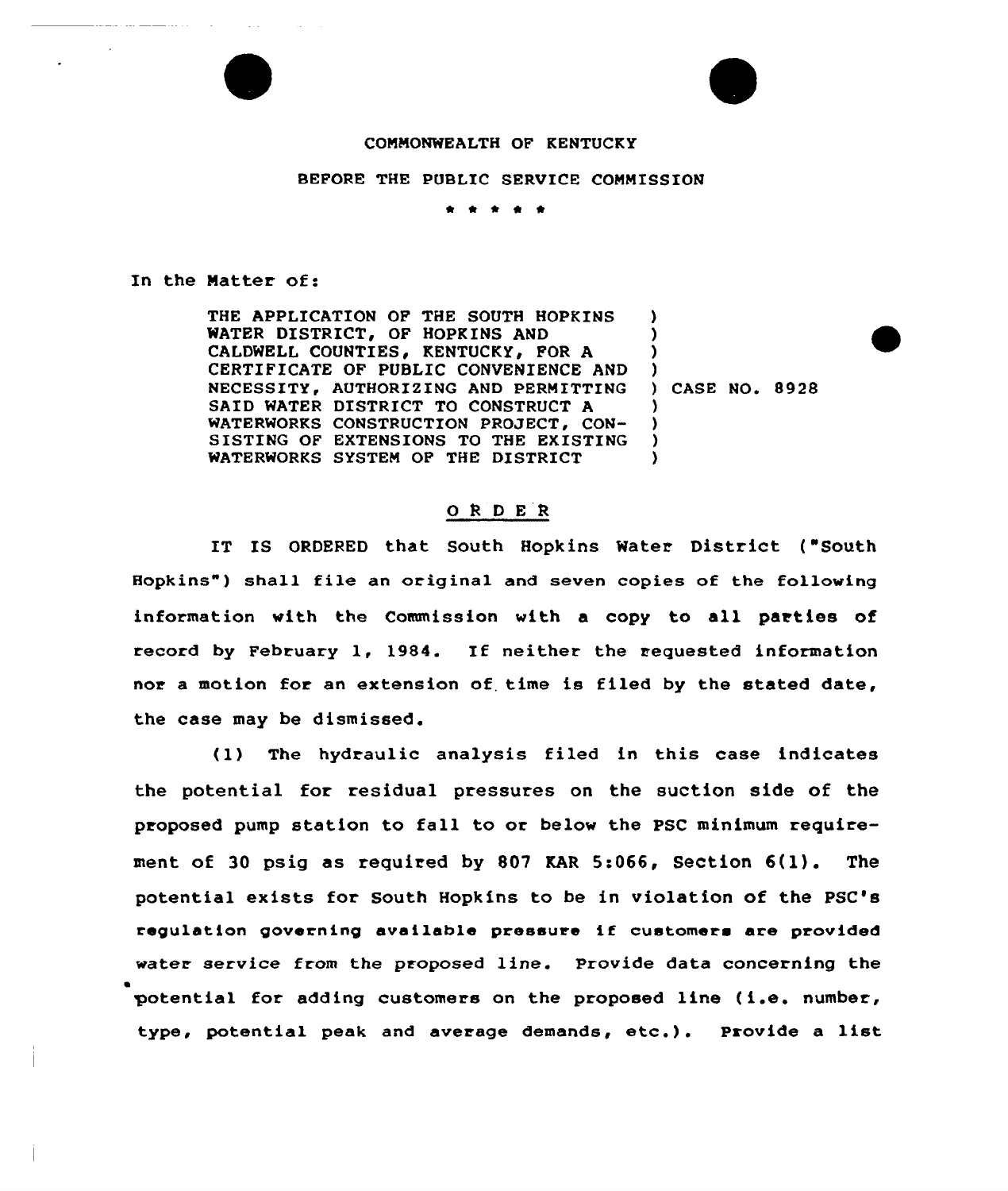changes necessary in the proposed construction to insure adequate pressure will be maintained. Include effects of any changes on the proposed line's hydraulic analysis and estimated cost.

(2) In response to the Commission's Information Request dated November 29, 1983, which requested information concerning the criteria used for sizing the proposed master meters, South Hopkins consulting Engineer stated, "The master meters were based on being able to provide fire flows...". Provide normal flow (gpm) expected in proposed line, Provide maximum flow (gpm) expected in proposed line. Provide maximum flow capability (gpm) of proposed pump station. provide maximum fire flow (gpm) expected to be provided through the proposed line to outwood. This information should include supporting documentation (i.e. assumptions, calculations, etc.).

(3) Provide manufacturer's data concerning flow characteristics in gallons per minute (minimum flow, average flow, maximum flow) of proposed 6-inch compound meters.

(4) Provide manufacturer's data concerning flow characteristics in gallons per minute (minimum flow, average flow, maximum flow) of a 4-inch and 3-inch compound meter.

 $-2-$